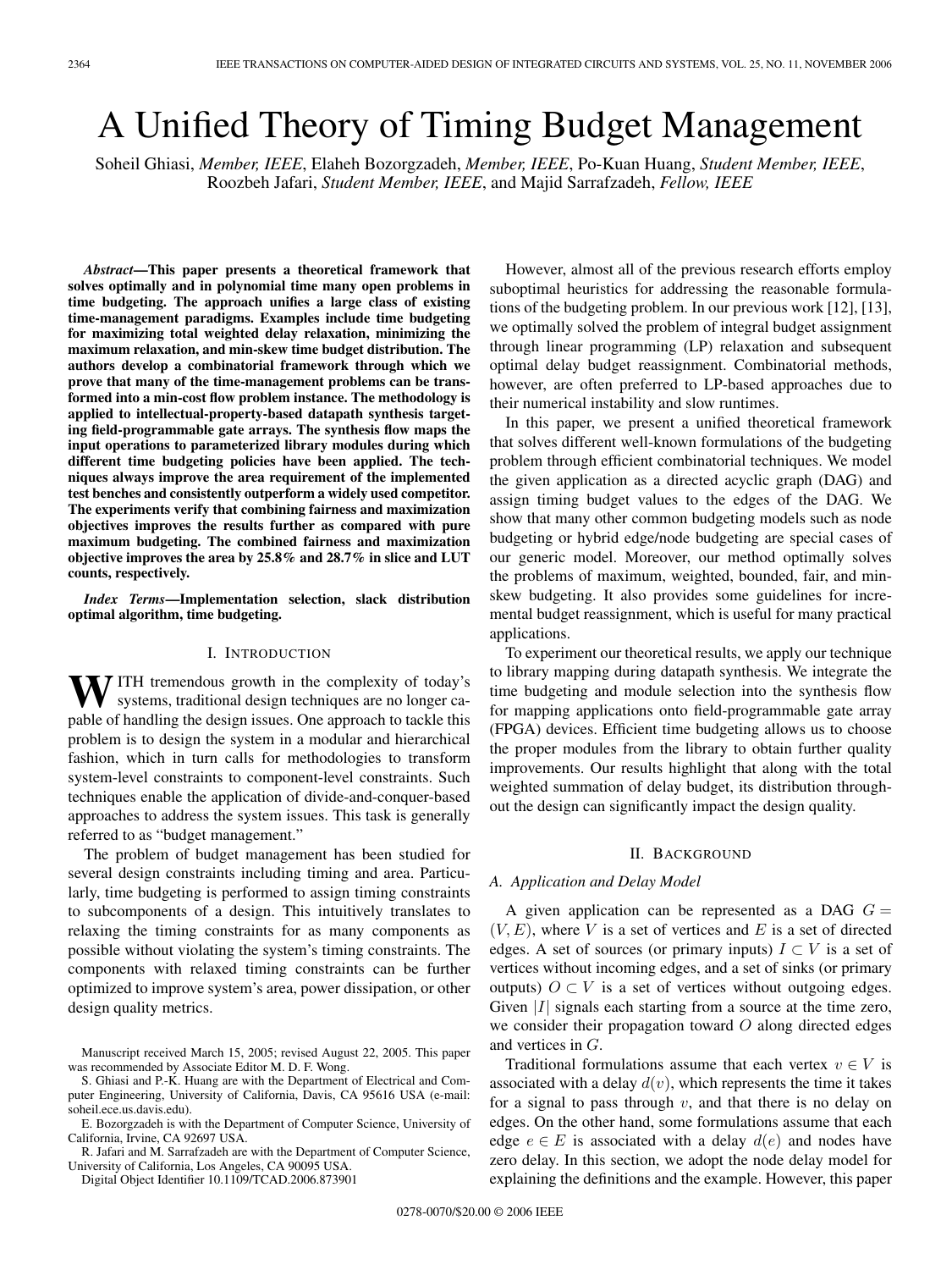Critical path <

| Uniucai paul 20 |                        |                          |                                            |                                   |                                   |
|-----------------|------------------------|--------------------------|--------------------------------------------|-----------------------------------|-----------------------------------|
| a/<br>c         |                        | Maximum<br><b>Budget</b> | <b>Bounded</b><br>Maximum<br><b>Budget</b> | Min-Max<br>(within 25%<br>of max) | Min-Max<br>(within 40%<br>of max) |
| b               | a                      | 0                        | 1(≥1)                                      |                                   |                                   |
|                 | b                      |                          | 3(53)                                      | 2                                 |                                   |
|                 | $\mathbf{c}$           |                          | 3(53)                                      | 2                                 |                                   |
| d               | d                      | $\Omega$                 | $\Omega$                                   |                                   |                                   |
|                 | $\mathbf{e}$           | $\Omega$                 | $\Omega$                                   | o                                 |                                   |
| е               | Total<br><b>Budget</b> | 8                        |                                            | 6                                 | 5                                 |

Fig. 1. Example of delay budget assignment for maximum, bounded, and min−max (with different total budgets bounds) objectives.

deals with the more generic edge delay model. Note that edge delay model can be utilized to model the node delay model as a special case.

The latest time of signals to arrive at the output of any vertex  $v \in V - I$  is given recursively by  $a(v) = \max_{u \in \text{FI}(v)} (a(u) +$  $d(v)$ ), where FI(v) is a set of immediate predecessors (or fanins) of v, and  $a(v)$  is the arrival time at v. The application is often required to meet a given timing constraint  $T$ , which means that  $a(v) \leq T \forall v \in O$ . Intuitively, the problem of timing budget assignment is to allocate extra timing delay  $b(v)$  to  $v \in V$  such that the application timing constraint is met and some objective function is optimized.

#### *B. Motivating Example*

Fig. 1 illustrates an example of different delay budget assignment policies in action. All of the nodes in the example have unit intrinsic delay. Therefore, the critical path of the graph has length 4. Delay budgets are assigned to the nodes, and we assume that the timing constraint for the application is eight time units. Hence, delay budget assignment should not create any path that takes longer than eight units of time. For each cost function (policy), an optimal solution is depicted in the table. The delay budget assigned to each node is shown in each cell of the table. Note that the delay budget should be added to the unit intrinsic delay of the node to calculate its actual latency.

An intuitive budget assignment policy tries to maximize the total delay budget assigned to the graph, assuming that larger total budget correlates to larger improvements in the utility function. The first column of the table shown in Fig. 1 (maximum budgeting) represents the result of applying this cost function. A useful extension of this policy considers different weights for the nodes and tries to maximize the total weighted budget assignment.

The second column of the table (bounded maximum budgeting) illustrates the node budgets when the cost function aims to maximize the total budget while maintaining some lower/upper bounds on the amount of delay budget assigned to nodes. In this example, node  $a$  has a lower bound of 1, and nodes  $b$  and  $c$  have an upper bound of 3 on their delay budgets. Bounds are useful in many applications due to nonlinear or semidiscrete relation of the utility function to node delays. Another popular policy is to distribute the budget values fairly (minimizing the maximum budget value) while still trying to maximize the total budget. The last two columns of the table (i.e., min−max) represent the result of applying this policy to the sample graph, where 25% and 40% deviation from maximum budget is allowed for each case. Note that minimizing the maximum budget value leads to trivial solutions if there is no constraint on the total budget.

#### III. RELATED WORK

The idea of resource budgeting (both temporal and spatial budgeting) has been widely used in many different applications. For example, during design optimization flow, timing budget is allocated to each node under a given timing constraint and optimization is applied. If timing constraint is not met, the delay budget is reallocated [5], [24]. Distribution of delay budget is applied to determine the wire length under the given timing constraints. Delay budgeting has also been utilized to slow down the noncritical functional units or gates through supply or threshold voltage adjustment. A significant amount of savings in dynamic or leakage power has been reported using such techniques [2], [32]. Another example of application is timingdriven placement and floor planning for which delay budgeting has been extensively studied by several researchers [1], [4], [20]. In [20] and [22], placement and net rebudgeting are combined. In [34], a novel technique for net weighting algorithm is proposed for timing optimization in placement. Recently, in [7], a new technique for delay budgeting on sequential circuits is proposed.

Moreover, the idea has been applied to gate and wire sizing under timing constraints, where budget management is utilized to find a set of nodes/edges in the netlist graph whose physical size or power dissipation can be reduced by mapping to smaller or power-efficient cell instances with larger delays from a target library [4], [16], [25]. High-level synthesis is another sample application in which timing slack of the nodes in the data flow graphs (DFGs) is considered for better optimization in area and power. Examples are the algorithms and techniques developed for area minimization in pipelined data path [28] and power minimization under timing constraint [18], [35]. Similarly, layout compaction has benefited from space budgeting [14], [19], [36]. The concept of budgeting was first proposed by Liao and Wong [36] for spatial budgeting in layout compaction. Finally, software optimization constitutes another application domain in which timing slack has been utilized to improve power efficiency or computation quality. Examples include intraprogram dynamic voltage scaling [15] and accuracy improvement in tracking systems [31] via timing relaxation for noncritical software blocks.

The techniques employed in previous works are suboptimal heuristics such as zero slack algorithm (ZSA) [27] and maximum independent set algorithm (MISA) [3]. In our previous work [12], we solved the problem of integral delay budgeting through LP relaxation. However, LP-based techniques are prone to numerical instability and slow runtimes, hence, combinatorial methods are preferred. In this paper, we present an optimal combinatorial method for solving the integral budgeting problem [30]. Furthermore, we utilize our method to solve the budgeting problem under many other objective functions, including weighted, bounded, and fair budgeting. Moreover, we present potentials for tackling the incremental budgeting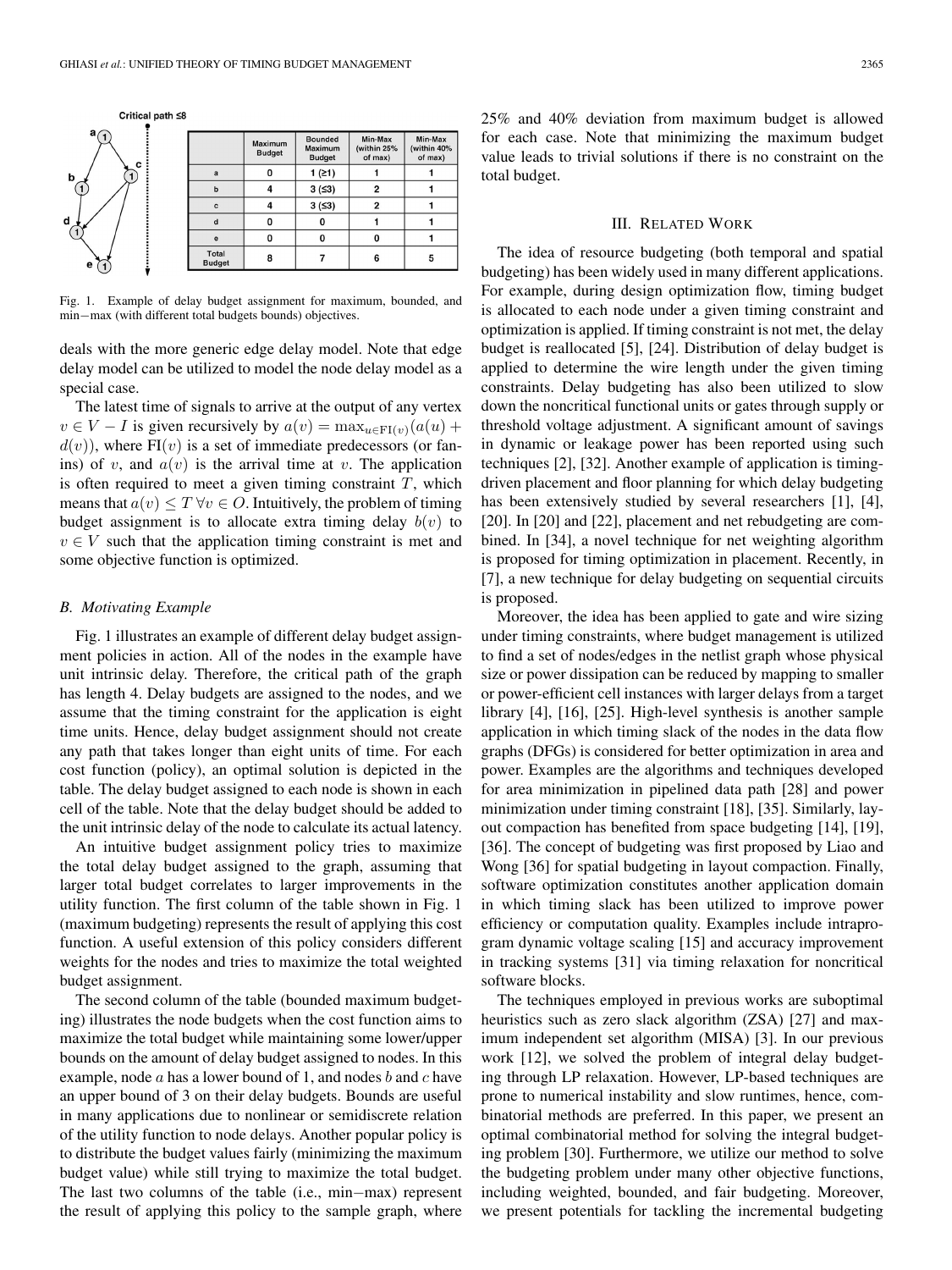problem. Our method is similar to the approach that Boros *et al.* have taken for the problem of balancing the DFGs [10], [11]. However, the time-budgeting problem is fairly different from the problem at hand. Moreover, to the best of our knowledge, this technique is quite novel in the electronic design automation (EDA) community.

# IV. PROBLEM STATEMENT

Intuitively, the problem of timing budget management can be stated in the following way: Given an application with distinct constituting blocks, what is the maximum tolerable slow down of individual blocks without violating the timing constraints of the application? The slowed-down blocks can be further optimized to improve any of the generic design quality metrics depending on the application domain.

Although constituting blocks are often modeled as nodes in a DAG, the problem of delay budgeting for nodes is a special case of the more general edge budgeting case. This fact will be discussed in Section VI in more detail. Therefore, we focus on the edge-budgeting problem. We assume that delay values and delay budgets are assigned to each edge of the DAG, and nodes do not impose any delay on application paths. Edge budgeting has direct application in many areas such as routing and network optimization. Moreover, its special cases can solve the node budgeting problem that applies to many other areas such as application and architecture synthesis.

Given an application represented by a DAG  $G(V, E)$ , there is a nonnegative delay value  $d_{ij}$  and a nonnegative delay budget variable  $b_{ij}$  associated to each edge  $e_{ij} \in E$ . There is a given value T that specifies the timing constraint of the application. Timing constraint implies that all paths from any primary input to any primary output must take no longer than T. The delay of each path is calculated according to the following definition.

*Definition 1:* The delay of a path  $p$  from node  $s$  to node  $t$  is equal to  $\sum_{e_{ij}\in p}(d_{ij}+b_{ij})$ . We may use the terms delay of the path, cost of the path, and the distance between nodes  $s$  and  $t$ interchangeably.

For simplicity, we add a virtual super input node SI to  $G$  that is only connected to all of the primary inputs. Similarly, we add a virtual super output node SO that takes only all of the primary outputs of  $G$  as its fan-ins (Fig. 2). All of the edges connecting SI or SO to any other node in  $G$  have zero delay. We still use  $V$  and  $E$  to represent the set of nodes and edges after adding SI and SO to G. The problem at hand can be formally formulated as maximizing  $\sum_{e_{ij} \in E} b_{ij}$  such that all the paths from SI to SO take no longer than  $T$ .

The problem can be stated as the following ILP formulation:

$$
\text{Max} \sum_{e_{ij} \in E} b_{ij} \tag{1}
$$

$$
\sum (d_{ij} + b_{ij}) \le T \quad \forall SI \to SO \text{ paths} \tag{2}
$$

$$
b_{ij}, d_{ij}, T \in Z_+ \quad \forall e_{ij} \in E. \tag{3}
$$

We assume that the problem input and output variables are nonnegative integers. This is particularly useful for application



Fig. 2. Sample DAG with edge delay annotations. Nodes SI and SO and corresponding virtual edges are shown with dashed lines.

domains in which only discrete integer values are meaningful. Examples include high-level synthesis, which deals with discrete clock cycles, or grid routing, which can only handle discrete values for addressing grid coordinates.

Relaxing the integral constraints to allow the variables to be any nonnegative number would form an LP formulation. LP problems are known to be solvable in polynomial time and, in that sense, are easier to solve. Moreover, in our previous work, we showed that the LP formulation of the budgeting problem has an optimal integer solution [13], which implies that the solution with integral constraint is optimal for the nonintegral version of the problem as well. Consequently, we assume that the variables should be nonnegative integer. Note that the problem becomes NP-hard if only arbitrarily discrete (as opposed to consecutive) integers are allowed for each variable [29].

DAGs are usually utilized to model the applications at different levels of abstraction. Examples include task graphs modeling a high-level computation at the task level, DFGs representing applications at the architectural level, and netlists modeling a gate-level combinational circuit. The problem and techniques presented in this paper are valid on any DAG. Therefore, they are quite generic and applicable at different levels of abstraction.

#### *A. Reformulations Enabled by Problem Properties*

We use a series of problem reformulations to transform our problem into one whose dual LP formulation has a known combinatorial solution. Our approach is inspired by the technique that Boros *et al.* developed for a graph balancing problem [10], [11]. We have adjusted and extended their results to the problem at hand (delay budget assignment).

The following lemma is a crucial observation that allows us to reformulate the problem.

*Lemma 1:* In an optimal budget assignment, the delay of any path from SI to SO is T.

It follows that for a given graph  $G$ , the cost of a path from node i to SO does not depend on the choice of the path and is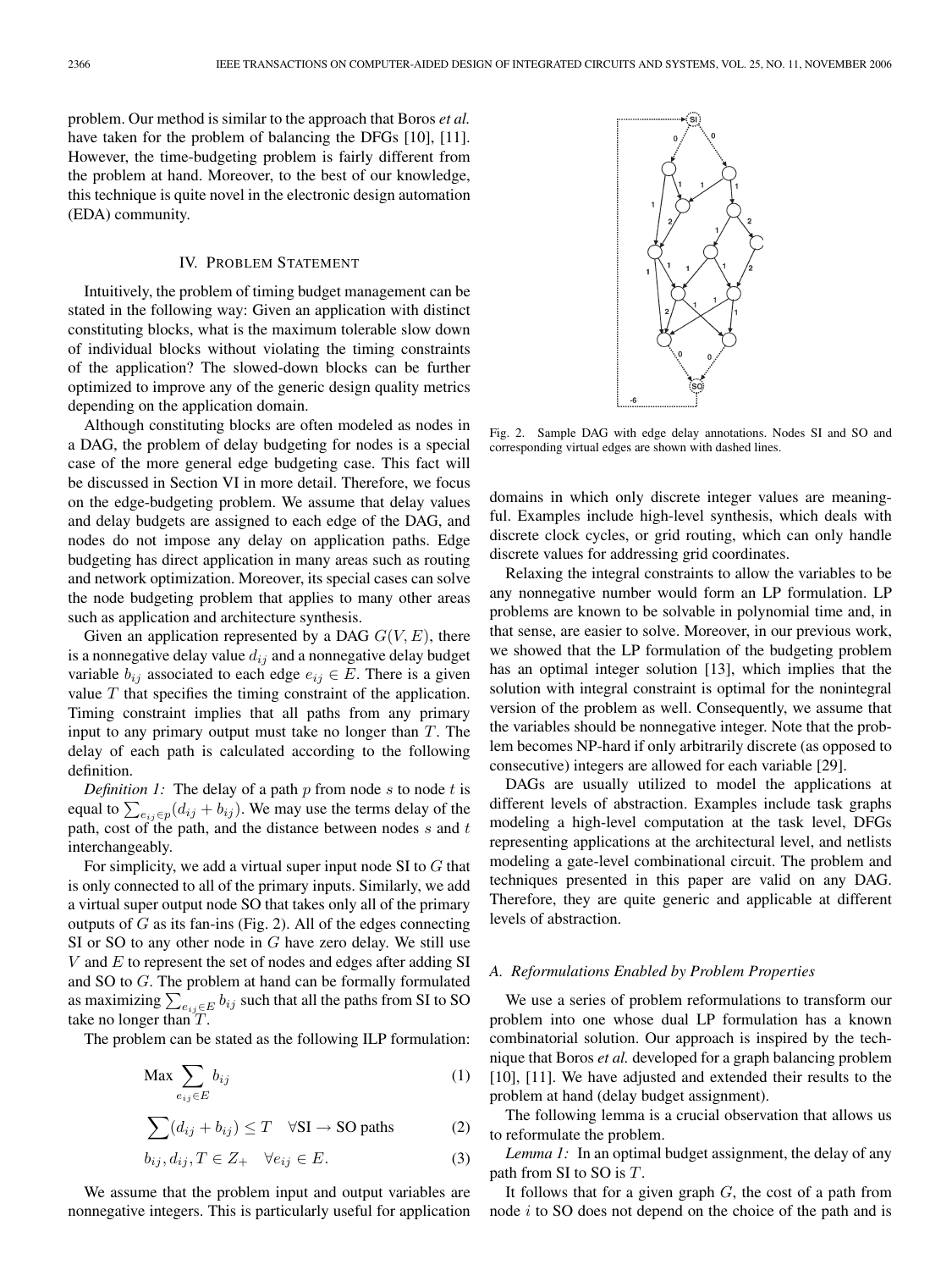only a function of i. Let  $r_i$  be a variable assigned to each node i that represents its distance to SO. Therefore

$$
r_i - r_j - d_{ij} = b_{ij} \quad \forall e_{ij} \in E. \tag{4}
$$

Substituting this equation into  $(1)$ – $(3)$  leads to the following set of equations:

$$
\text{Max} \sum_{e_{ij} \in E} b_{ij} \tag{5}
$$

$$
r_i = r_j + d_{ij} + b_{ij} \quad \forall e_{ij} \in E \tag{6}
$$

$$
r_{\rm SI} - r_{\rm SO} \le T \tag{7}
$$

$$
r_i, b_{ij} \in Z_+ \quad \forall v_i \in V \text{ and } e_{ij} \in E. \tag{8}
$$

Note that the number of constraints in  $(1)$ – $(3)$  can grow exponentially with respect to the number of nodes in the graph. However, formulation (5) has polynomial number of constraints with respect to the problem size. Moreover, we can assume that there is a virtual edge  $e_{0i}$  from SO to SI with  $-T$  delay (Fig. 2). The constraint  $r_{\text{SI}} - r_{\text{SO}} \leq T$  can be represented as one of the regular edge constraints and can be safely removed as a separate constraint. The example shown in Fig. 2 assumes that the timing constraint for the application is six time units.

Utilizing (4), we can eliminate  $b_{ij}$  variables from the objective function by substituting  $b_{ij} = r_i - r_j - d_{ij}$ . Note that the nonnegativity constraint of  $b_{ij}$  transforms to  $\forall e_{ij} \in E$ :  $r_i - r_j \ge d_{ij}$ . It follows that:

$$
\sum_{e_{ij} \in E} b_{ij} = \sum_{e_{ij} \in E} r_i - r_j - d_{ij}
$$

$$
= \sum_{v_i \in V} r_i \left[ \text{out}(v_i) - \text{in}(v_i) \right] - \sum_{e_{ij} \in E} d_{ij}
$$

where  $in(v_i)$  and  $out(v_i)$  are the in-degree and out-degree of vertex  $v_i$ , respectively. Note that the term  $\sum_{e_{ij}\in E} d_{ij}$  is constant and can be eliminated from the objective function. Defining  $\rho_i = \text{out}(v_i) - \text{in}(v_i)$ , (5)–(8) can be rephrased as

$$
\operatorname{Max} \sum_{i \in V} \rho_i r_i \tag{9}
$$

$$
r_j - r_i \le -d_{ij} \quad \forall e_{ij} \in E \tag{10}
$$

$$
r_i \in Z_+ \quad \forall v_i \in V \tag{11}
$$

and the dual problem to the LP  $(9)$ – $(11)$  is

$$
\text{Min} \sum_{e_{ij} \in E} -d_{ij} y_{ij} \tag{12}
$$

$$
\sum_{e_{ki}\in E} y_{ki} - \sum_{e_{ij}\in E} y_{ij} = \rho_i \quad \forall v_i \in V \tag{13}
$$

$$
y_{ij} \in Z_+ \quad \forall e_{ij} \in E. \tag{14}
$$

Interestingly, (12)–(14) formulate a conventional min-cost flow problem on the DAG, where  $y_{ij}$  variables are the amount of flow along edges  $e_{ij}$  with cost  $-d_{ij}$ , and  $\rho_i$  is the amount of demand at node *i*. Equivalently,  $-\rho_i$  can be interpreted as the



Fig. 3. (a) Dual min-cost flow problem/solution for example in Fig. 2. (b) Corresponding residual graph and edge costs.

amount of flow supply at that node. Note that  $\sum_{i \in V} \rho_i = 0$  is satisfied as required in the min-cost flow problem [10], [26].

It follows that the original problem can be solved optimally in polynomial time. Section V presents an algorithm that can determine the value of  $b_{ij}$  for each edge after solving the dual min-cost flow problem. Our solution is similar to that of [10] and [11].

### V. EFFICIENT OPTIMAL ALGORITHM

The dual of the original edge delay budgeting problem can be stated as a min-cost flow problem on a new graph called  $G'(V, E)$  (Section IV-A).  $G'$  and G are identical in terms of nodes and edges. However, the cost of edge  $e_{ij}$  is  $-d_{ij}$  in  $G'$ , and the amount of flow supply at node  $v_i$  is  $-\rho_i = \text{in}(v_i)$  –  $out(v_i)$ . The flow supply has to be satisfied at each node by a feasible flow solution. Note that the cost of  $e_{oi}$  is T. Hence, there is no negative cycle in the graph, and the dual problem can be solved by any of the well-known min-cost flow algorithms [26]. Fig. 3 illustrates the dual min-cost flow problem and its solution for the graph shown in Fig. 2. In Fig. 3(a), edges are annotated with their cost and flow, respectively. Supply at node i is in( $v_i$ ) – out( $v_i$ ). In Fig. 3(b), nodes are annotated with their shortest path to SO (i.e.,  $\delta_i$ ).

Once  $y_{ij}$  variables (the amount of flow along edge  $e_{ij}$ ) are figured out, we can construct the residual graph  $G_y(V, E')$  from  $G'(V, E)$ . For any edge  $e_{ij}$  in  $G'$  with nonzero flow along it, there are two edges  $e_{ij}$  and  $e_{ji}$  in the residual graph. The cost of each backward edge  $e_{ji}$  is  $d_{ij}$ , which is equal to the complement of the forward edge cost.

Let  $\delta_i$  be the shortest distance of node i to SO in the residual graph  $G_y$ . There is no negative cost cycle in the residual graph  $G_y$ , hence,  $\delta_i$  variables are well defined.  $\delta_i$  variables can be determined by utilizing any well-known shortest path algorithm, such as Bellman–Ford algorithm [33], which is applicable to graphs with negative edge costs. Fig. 3 shows the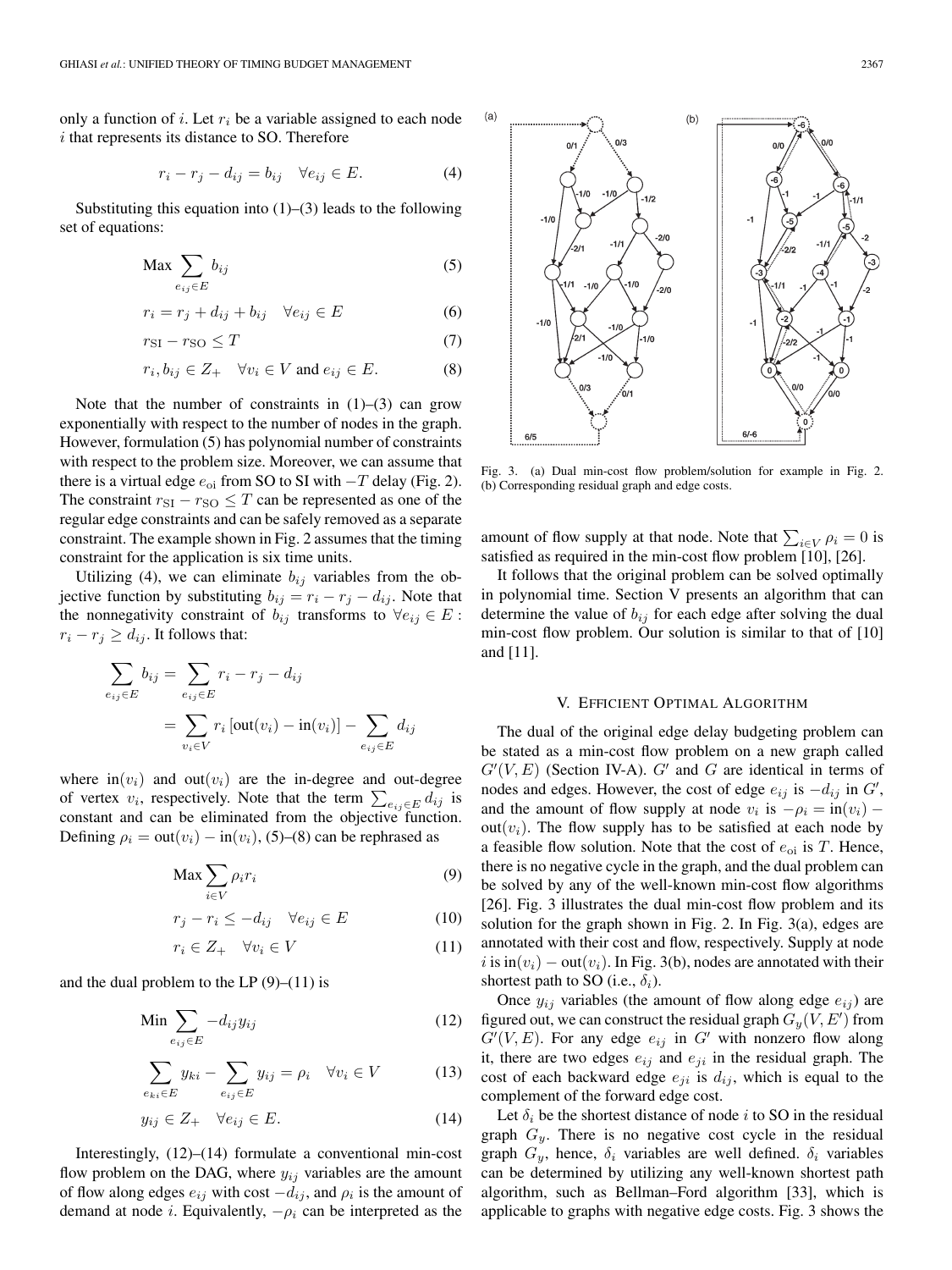residual graph  $G_y$  and  $\delta_i$  variables for the example shown in Fig. 3.

Variables  $r_i$  and  $b_{ij}$  of the primal problem can be easily calculated by substituting  $r_i = -\delta_i$  and  $b_{ij} = r_i - r_j - d_{ij}$ . The following theorem proves that this simple equation determines the primal variables correctly.

*Theorem 1:*  $r_i = -\delta_i$  is an optimal solution to the (9), where  $\delta_i$  is the shortest path of node i to SO in the residual graph  $G_u$ .

*Proof:* Corresponding to each flow variable  $y_{ij}$  on edge  $e_{ij}$ , there is a constraint for that particular edge in the primal problem. According to the complementary slackness condition [9], we only need to assign values to  $r_i$  variables such that the corresponding constraints become an equality for edges with nonzero flow. We show that  $r_i = -\delta_i$  satisfies this condition. Suppose that  $y_{ij} > 0$  for an arbitrary edge  $e_{ij}$  in  $G'$ . Therefore, both edges  $e_{ij}$  and  $e_{ji}$  exist in  $G_y$ . Note that the cost of edges  $e_{ij}$  and  $e_{ji}$  are  $-d_{ij}$  and  $d_{ij}$  in  $G_y$ , respectively. According to the shortest path definition, both of the following equations hold:

$$
\delta_i \le \delta_j - d_{ij}
$$
  

$$
\delta_j \le \delta_i + d_{ij}.
$$

Consequently,  $r_i - r_j = \delta_i - \delta_i = d_{ij}$ , which is exactly what complementary slackness condition implies.

**Algorithm 1** Optimal assignment of budget values to edges of a DAG

Input:  $G(V, E), d_{ij}, T$ Output:  $b_{ij}$ Create  $G'(V, E')$  with appropriate edge costs and node supplies; Solve min-cost flow on  $G'$  and determine  $y_{ij}$ ; Create the residual graph  $G_y$ ; **for all**  $v_i \in V$  **do** Let  $\delta_i$  = length of the shortest path from  $v_i$  to SO in  $G_y$ ;

Let  $r_i = -\delta_i$ ; **end for**

**for all**  $e_{ij} \in E$  **do** Let  $b_{ij} = r_i - r_j - d_{ij}$ ; **end for** Return  $b_{ij}$ .

Edge delay budgets are now easily calculated by  $b_{ij} = r_i$  $r_j - d_{ij}$ . This process is depicted in Algorithm 1. According to this algorithm, we first create the graph  $G'$ , whose nodes are the same as graph G and whose edges have the cost equal to  $-d_{ij}$ . Furthermore, node  $v_i$  in  $G'$  will have a flow supply equal to  $\text{in}(v_i) - \text{out}(v_i)$ . Then, the min-cost flow on G' will be solved, and the residual graph  $G_y$  will be created. Note that for those edges in  $G'$  that have a nonzero flow going through them, there will be edges with reverse direction and cost in  $G_y$ . Finally, the complement of the shortest path of each node  $v_i$  to SO in the residual graph forms the variable  $r_i$ . Budget vector  $b$  is readily given once  $r_i$  variables are determined. Well-known techniques including min-cost flow and shortest path calculation are only used as black boxes here.



Fig. 4. Optimal budget assignment for example in Fig. 2. Numbers on each edge denote delay and assigned budget. Nodes are annotated with their delay to SO  $(r_i)$ .

The time complexity of Algorithm 1 is determined by the time complexity of the min-cost flow step, which functions on the augmented graph  $G'$ . Assuming that the input graph G has n nodes,  $G'$  would also have  $O(n)$  nodes. Therefore, the min-cost flow instance can be solved in  $O(m \cdot \log(n) \cdot (m + \log(n)))$ via enhanced capacity scaling algorithm [26], where  $m$  is the number of edges in  $G'$ . For practical computer-aided design (CAD) problems, G is a sparse graph, and the degree of nodes is bound by a small constant. Hence, the number of edges is  $O(n)$ , and the time complexity reduces to  $O(n^2 \cdot \log(n))$ , which is quite affordable for many problem instances. In Section VIII, we will report our observations regarding the runtime of our algorithm on practical benchmarks, which advocate the practicality of our approach for CAD problems.

For the graph shown in Fig. 2, the amount of the budget assigned to each edge of the graph is illustrated in Fig. 4 utilizing Algorithm 1. Note that the number on each node is its distance to SO and does not depend on the choice of path (Lemma 1). The amount of budget on edge  $e_{ij}$  is readily given by  $b_{ij} = r_i - r_j - d_{ij}$ .

#### VI. EXTENSIONS TO OTHER BUDGETING POLICIES

The timing budget assigned to each of the design components can be exploited to improve its quality. The quality metric depends on the application domain, among which area, power dissipation, predictability, and cost are only a few examples. The objective function presented in Section IV (i.e.,  $\sum_{e_{ij}\in E} b_{ij}$ ) assumes that a unit of delay budget assigned to any component will lead to the same amount of savings in the particular design quality metric of interest. This is not the case, however, in many practical situations.

For example, the amount of utility improvement per unit budget for a particular component might be twice as much as another component. Moreover, a component might be able to utilize only a limited amount of extra delay budget. Similarly, designers might need a minimum amount of delay budget assigned to some component to be able to optimize it for a particular design metric.

In this section, we study the problem of delay budget assignment under various cost functions. We will show that many natural budget distribution policies are simple extensions of what we presented in Section IV.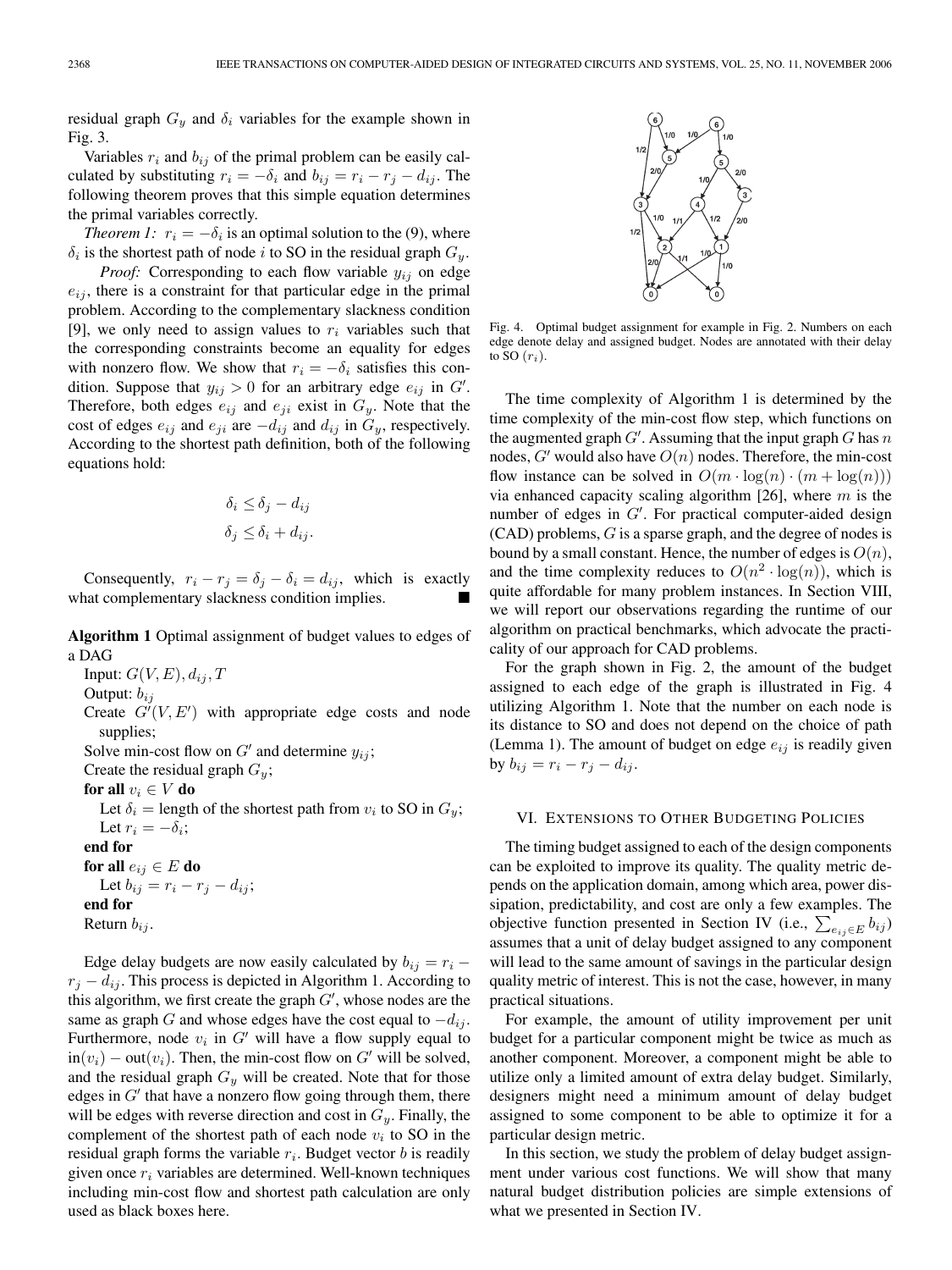

Fig. 5. Weighted node budgeting problem is transformed to weighted edge budgeting instance.

## *A. Weighted Budget Distribution*

A unit delay budget can lead to different amounts of savings in the utility metric depending on the component that the budget is assigned to. In such cases, the budget assigned to different components of the application contributes to the cost function with different weights. Let nonnegative  $w_{ij}$  variables denote the weight of edge  $e_{ij}$ . The weighted budget assignment problem can be formulated as

$$
\text{Max} \quad \sum_{e_{ij} \in E} w_{ij} \cdot b_{ij} \tag{15}
$$

$$
r_i = r_j + d_{ij} + b_{ij} \quad \forall e_{ij} \in E \tag{16}
$$

$$
r_{\rm SI} - r_{\rm SO} \le T \tag{17}
$$

$$
r_i, b_{ij} \in Z_+ \quad \forall v_i \in V \text{ and } e_{ij} \in E \tag{18}
$$

and similar to what we did in Section IV-A, i.e.,

$$
\sum_{e_{ij} \in E} w_{ij} \cdot b_{ij} = \sum_{e_{ij} \in E} w_{ij} \cdot (r_i - r_j - d_{ij})
$$

$$
= \sum_{v_i \in V} r_i \cdot \left(\sum_{v_j \in \text{out}(v_i)} w_{ij} - \sum_{k \in \text{in}(v_i)} w_{ki}\right)
$$

$$
- \sum_{e_{ij} \in E} w_{ij} \cdot d_{ij}.
$$

Note that the second term (i.e.,  $\sum_{e_{ij}\in E} w_{ij} \cdot d_{ij}$ ) is constant for a given problem instance. It follows that (15)–(18) can be transformed to (9)–(11) by defining  $\rho_i = \sum_{v_j \in \text{out}(v_i)} w_{ij} - \sum_{k \in \text{in}(v_i)} w_{ki}$ . Therefore, the algorithm described in Section V  $\sum_{k \in \text{in}(v_i)} w_{ki}$ . Therefore, the algorithm described in Section V can handle the weighted version as well. The only required modification is to update the demand function  $\rho_i$  at nodes for the dual min-cost flow instance.

An interesting special case of the weighted edge budgeting problem solves the "node budgeting" problem where each node has a delay value, and we would like to assign budget values to nodes instead of edges. Fig. 5 shows an example for transforming a weighted node budgeting instance into a weighted edge budgeting problem. The only required transformation is to split each node into two other nodes that are connected by an edge with weight equal to the original node weight. All of the other regular edges will have zero weight. Note that in the final solution, some edges with zero weight might be assigned delay budgets to validate Lemma 1.

#### *B. Bounded Budget Distribution*

The delay budget assigned to each component can be exploited to some specific extent. Extra budget assigned to a component would potentially be wasted, i.e., it will not lead to any utility improvement. Similarly, a component might require a minimum amount of timing budget assigned to it to reflect any improvement in its utility function. In such cases, it is desirable to have a lower and/or upper bound on the delay of each edge. Budget lower bounds are easy to implement because they can be added to the edge delay at the first place. In other words, it is straightforward to create a problem instance that already satisfies the lower-bound requirement or find out that such a budget assignment solution is infeasible.

Upper bounds, however, are not as easy as the lower bounds to handle. In this section, we address the problem of maximum budget assignment under upper-bound constraints on edges. We show that this problem boils down to solving the min-cost flow on a modified network and is similar to what we presented in Section IV.

Assume that there is an upper bound  $u_{ij}$  for the delay of edge  $e_{ij}$ . Therefore, (9)–(11) change into

$$
\text{Max} \sum_{i \in V} \rho_i r_i \tag{19}
$$

$$
r_j - r_i \le -d_{ij} \quad \forall e_{ij} \in E \tag{20}
$$

$$
r_i - r_j \le u_{ij} \quad \forall e_{ij} \in E \tag{21}
$$

$$
r_i \in Z_+ \quad \forall v_i \in V \tag{22}
$$

whose dual problem is

$$
\text{Min} \sum_{e_{ij} \in E} u_{ij} z_{ij} - d_{ij} y_{ij} \tag{23}
$$

$$
\sum_{e_{ki}\in E}(y_{ki}-z_{ki})-\sum_{e_{ij}\in E}(y_{ij}-z_{ij})=\rho_i \quad \forall v_i\in V \quad (24)
$$

$$
y_{ij}, z_{ij} \in Z_+ \quad \forall e_{ij} \in E. \tag{25}
$$

Equations (23)–(25) formulate a min-cost flow problem on a network that is built by the following rule: For every edge  $e_{ij}$  with cost  $-d_{ij}$ , there is a reverse edge  $e_{ji}$  with cost  $u_{ij}$ (Fig. 6).  $y_{ij}$  and  $z_{ij}$  are the amount of flow along edges  $e_{ij}$  and  $e_{ji}$ , respectively. Note that by definition,  $d_{ij} \leq u_{ij}$ . Hence, there is no negative cycle introduced into the network. Again, this problem can be solved using standard min-cost flow techniques. The solution to the primal problem can be determined after knowing  $y_{ij}$  and  $z_{ij}$  values. Fig. 6 illustrates an example of transforming a bounded edge budgeting problem to a conventional unbounded instance. In this example, nodes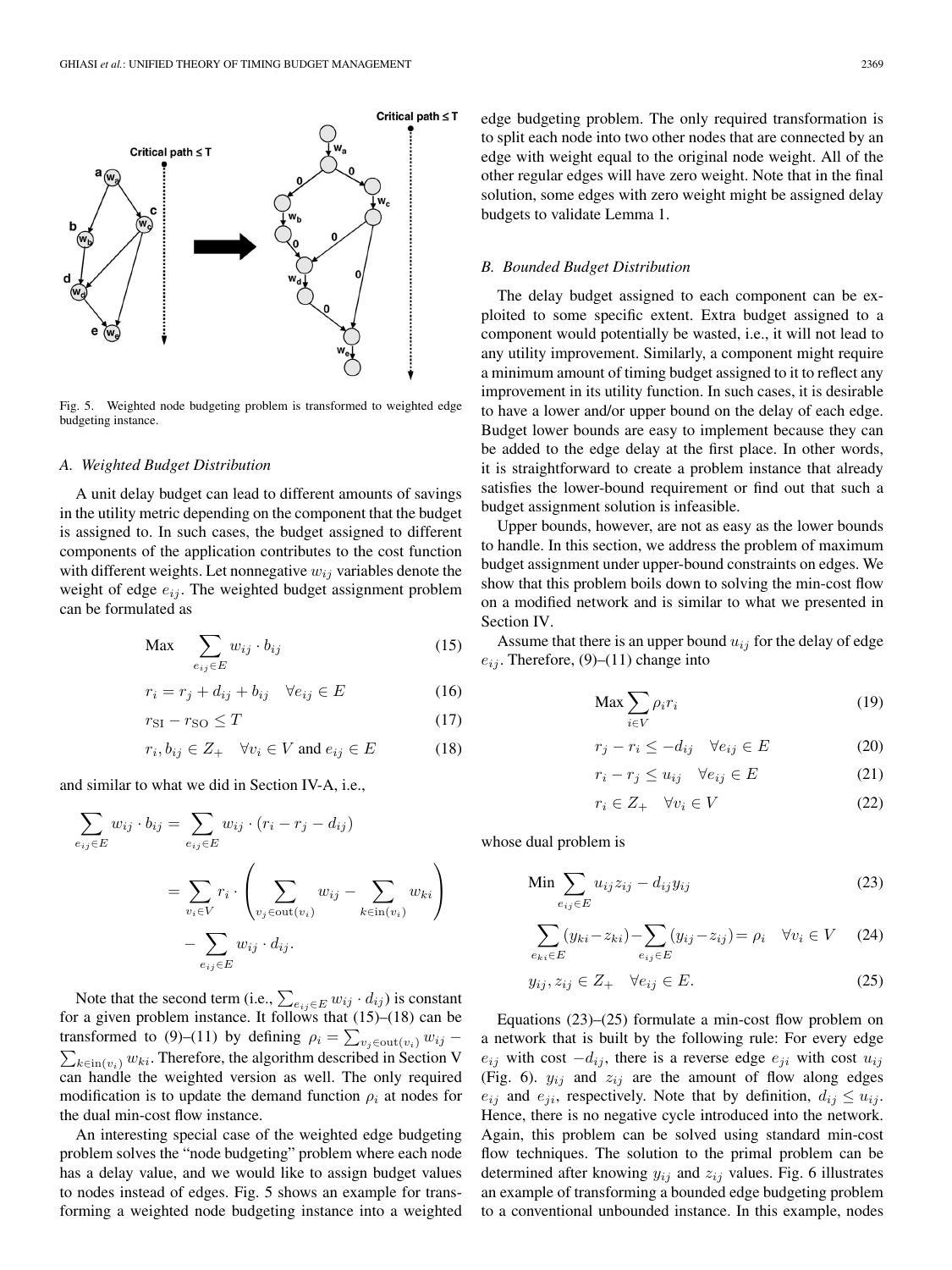Fig. 6. Bounded edge budgeting problem is transformed to conventional unbounded instance.

a and e are assumed to have the upper bound of 3 on their delay. The rest of the nodes can have at most four units of delay.

# *C. Min*−*Max Budget Distribution*

Critical path  $\leq$  T

Fair distribution of the available budget to application components is another useful objective. Fair distribution can be quantified as minimizing the maximum budget assigned to graph edges or minimizing the budget skew (the difference between the maximum and the minimum allotted budgets).

The problem of fair budgeting would have trivial ineffective solutions that minimize the maximum assigned budget or budget skew if fairness was the only objective. For example, the zero budget assignment minimizes the maximum assigned budget. Similarly, one might increment the budget on each edge as long as the timing constraints are not violated, which leads to minimizing the budget skew. In practice, fair budget distribution has to be considered as a supplementary objective to maximizing the total budget. For example, one might look for fair budget assignments among the solutions whose total budget is at least 80% of the total budget of an optimal maximum budget solution (with no fairness constraint).

For both fair and min-skew budgeting, the problem has to be initially solved using the algorithm described in Section IV-A to determine the maximum budget that can be assigned to the application nodes. Assuming that minimizing the maximum assigned budget (min−max) is the objective, we can perform a binary search on the budget upper bounds to choose the best solution that has a reasonable total budget distribution. It follows that the algorithm complexity is only  $O(log(T))$  times more than that of the Algorithm 1. Similarly, we can search on edge lower and upper bounds at the same time to minimize the budget skew (the difference between the maximum and minimum assigned budget). However, this can increase the time complexity by a factor of  $O(T^2)$  in the worst case.

# VII. POTENTIALS FOR INCREMENTAL BUDGETING

In many practical situations, the delay of one or only a few components might change during the design flow iterations.



Fig. 7. (a) Sample DAG and sample cut. (b) Corresponding edge graph. Edges in cut correspond to dark nodes. (c) Transitive graph of edge graph.

Examples include, but are not limited to, library binding and physical design. Such problem instances can have millions of nodes in their representing graphs. Therefore, it is often impractical to reexecute Algorithm 1 to find a new budget assignment for each local change and its corresponding problem instance. In such cases, it is often required to transform the current solution to a new feasible solution by performing local, rapid, and incremental calculations.

In this section, we present some interesting properties of the problem formulated in Section IV. These properties can be further exploited to tackle other practical budgeting problems including incremental budget assignment.

*Lemma 2:* Given a solution for the dual LP problem of a budgeting instance, the flow variables do not change with the increase of the timing constraint T.

*Proof:* There is no negative cycle in G'. Therefore, all of the paths that do not include  $e_{oi}$  have costs not less than  $-T$  (Fig. 3). The min-cost flow algorithms work based on the augmenting path idea. In each iteration, a path with minimum cost from a source to a sink is found, and the flow along that path is added to the solution. Therefore, increasing  $T$  has no effect on the flows that run along paths that do not contain  $e_{oi}$ . Note that all such paths have negative cost.

However, edge  $e_{oi}$  is the only "backward" edge of the graph  $G'$  and is common among the rest of the flows. Increasing its cost will increase the cost for all such paths; however, it will not provide a change in the choice of the path for mincost flow algorithm. It follows that the flow solution and the corresponding variables will not change by increasing  $T$ .

Moreover, it is easy to update the shortest path variables  $\delta_i$ in the new residual graph. If the shortest path from a node to SO passes through  $e_{i\text{o}}$  in the original  $G_y$ , the value of the path is decreased by the amount of increase in  $T$ . For other nodes,  $\delta_i$  variables remain intact. It follows that if the timing constraint T is increased by  $\Delta_T$ , the budget of a certain set of edges will be increased by  $\Delta_T$ . In other words, we start from the original budget assignment that has been carried out under timing constraint T.  $\Delta_T$  is then added to the budget of a particular set of edges.

*Definition 2:* In graph  $G(V, E)$ , a subset of edges is called a "cut" if and only if every SI to SO path contains exactly one edge of the set (Fig. 7). Graph  $G^*(V^*, E^*)$  is called the intersection graph (or edge graph) of  $G(V, E)$  if there is a node  $v_{ij}^* \in V^*$  for every  $e_{ij} \in E$  and if there is an edge  $e_{ijk}^*$  between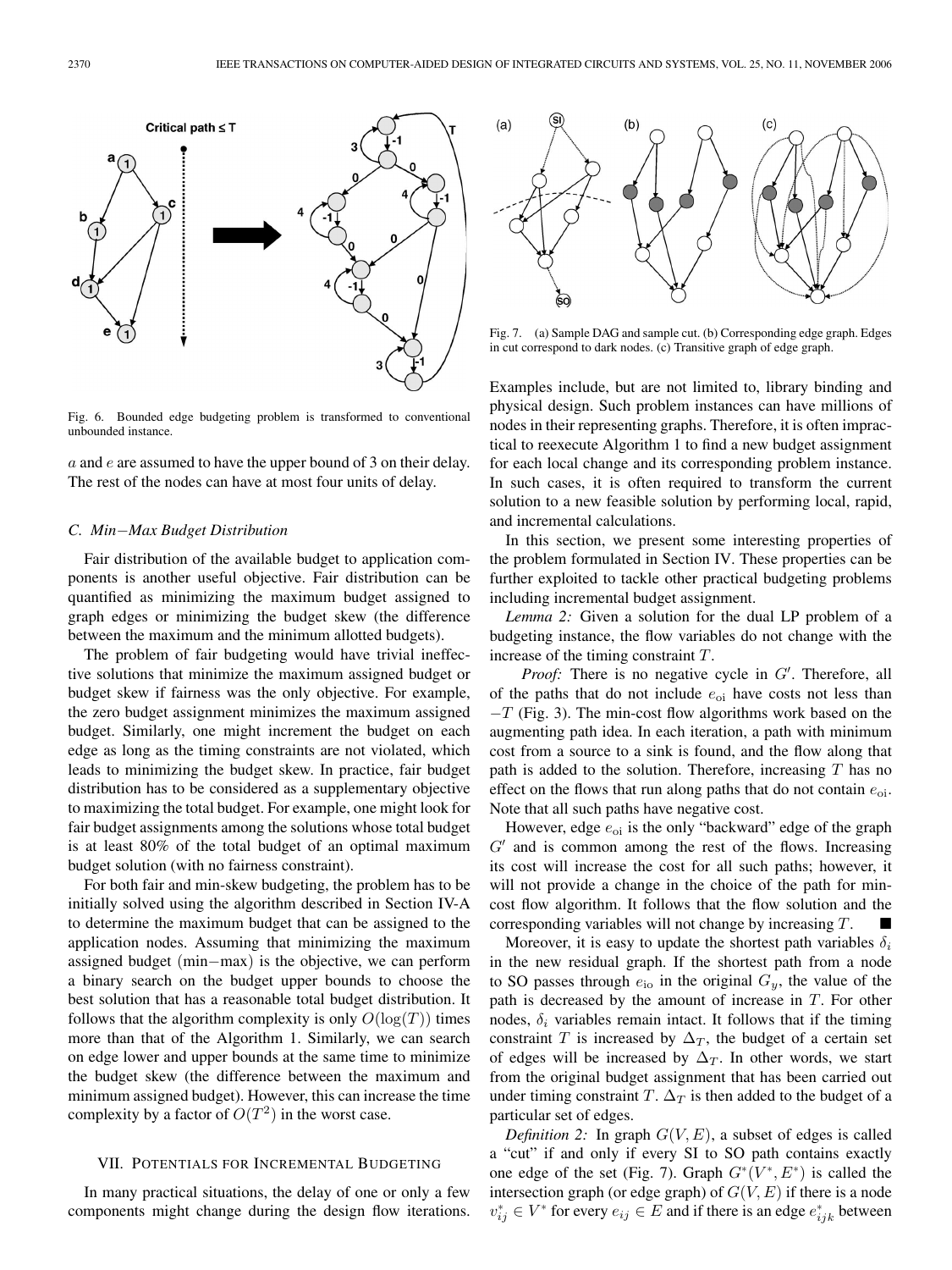

Fig. 8. Delay budgeting in core-based FPGA CAD flow.

|       | DFG Name              | Application | of nodes<br># | Latency |
|-------|-----------------------|-------------|---------------|---------|
| dfg() | Invert-matrix         | mesa        | 56            | 17      |
| dfg1  | gl-rotation-matrix    | mesa        | 63            | 16      |
| dfg2  | matmul                | mesa        | 85            | 19      |
| dfg3  | jpeg-idct-float       | jpeg        | 85            | 24      |
| dfg4  | gl-translatef         | mesa        | 66            | 18      |
| dfg5  | jpeg-idct-float       | jpeg        | 93            | 27      |
| dfg6  | invert-matrix-general | mesa        | 141           | 23      |
| dfg7  | gl-frustum            | mesa        | 51            | 15      |
| dfg8  | invert-matrix         | mesa        | 144           | 28      |
| dfg9  | jpeg-idct-float       | jpeg        | 24            |         |

TABLE I CHARACTERISTICS OF BENCHMARK DFGS

 $v_{ij}^*$  and  $v_{jk}^*$ . Note that a cut in  $G$  corresponds to an "independent set" of the transitive graph of  $G^*$  ( $G^{t*}$ ). In the transitive graph, if there is an edge from node  $v_x$  to  $v_y$  and from  $v_y$  to  $v_z$ , there is also an edge from  $v_x$  to  $v_z$ . We use  $G<sup>t</sup>$  to represent the transitive graph of  $G$ .

*Definition 3:* Let Gain =  $OPT(G, T)$  denote the maximum amount of delay budget that can be added to graph G under timing constraint T. Let Graph  $G_b$  be the new graph that is formed by adding the delay budgets to the edges of G.

*Lemma 3:* For a given instance of the edge budgeting problem with critical path equal to T

Gain = OPT
$$
(G, T + \Delta_T)
$$
  
= OPT $(G, T) + OPT(G_b, \Delta_T)$   
= OPT $(G, T) + \Delta_T |MIS(G_b^{t*})|$   
= OPT $(G, T) + \Delta_T |MIS(G^{t*})|$ 

i.e., if the timing constraint T is increased by  $\Delta_T$ , the budget of the edges that form a max-cut (a cut with the maximum cardinality) will be increased by  $\Delta_T$ . Such edges correspond to the maximum independent set in the transitive intersection graph of the problem instance and can be found using existing methods (Fig. 7) [8]. Therefore, incremental calculation of the budget assignment and edge delay budgets for various values of T can be performed optimally.

The following lemma assists in performing budget reassignment and incremental budget management.



8-bit Multiplier-Area vs Latency

Fig. 9. Area characteristic of Xilinx CoreGen sequential multiplier cores.

*Lemma 4:* Let  $G_b$  denote the graph after budget assignment. Let  $c_1$  and  $c_2$  represent two cuts in  $G_b$ , where all edges in  $c_1$ are assigned at least  $\delta$  units of budget. Decreasing the budget of all of the edges in  $c_1$  by  $\delta$  and increasing the budget of all of the edges in  $c_2$  by  $\delta$  lead to another maximal feasible solution (one that does not violate the timing constraint and all paths take exactly  $T$ ).

# VIII. DELAY BUDGET ASSIGNMENT DURING LIBRARY MAPPING

#### *A. Experimental Setup*

We applied delay budgeting during library mapping for a given data path. Fig. 8 illustrates our synthesis flow for mapping an application to an FPGA device. The application DFGs are extracted from MediaBench [6] test suite using SUIF compiler [23] and Machine-suif [21]. We selected ten of the largest DFGs as our benchmarks. The characteristics of the benchmarks are shown in Table I. For experimentation purposes, we assumed that each of the operands is 8-bits wide. We also assumed that the timing constraint for each application is equal to its critical path latency plus four extra cycles. The extra cycles are allowed to better separate different budgeting policies and highlight their differences.

We used Xilinx CoreGen [17] to generate parameterized hardware modules (cores) with different latencies. Xilinx synthesis (XST) and placement and routing tools [17] have been used in our experimental flow to implement the designs and measure their area requirement and timing. We also recorded the runtime for solving the budgeting instance and placement and routing of the synthesized design to the FPGA. Our FPGA target platform is Xilinx VirtexE device XCV3200V with FG1156 package and speed grade −8. The Xilinx Integrated Software Environment (Xilinx ISE) version 6.3 was used for the experiments.

The major operations in the selected application DFGs are addition, subtraction, multiplication, division, and shifting. We synthesized the CoreGen library modules corresponding to the aforementioned operations to characterize their area variations with respect to latency. Fig. 9 demonstrates the area characteristics of the CoreGen sequential multiplier core. The CoreGen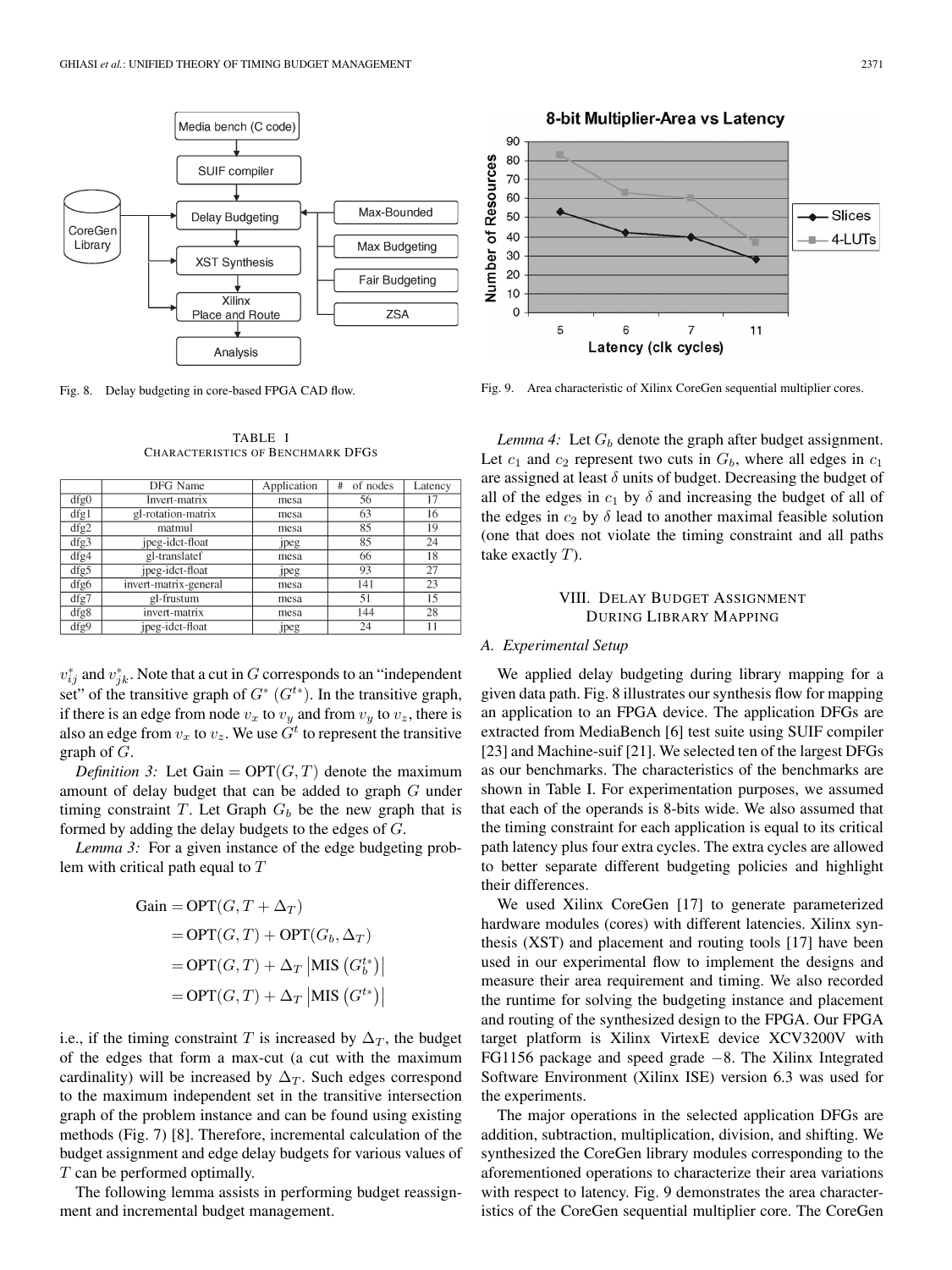shifting, division, addition, and subtraction cores implement latency variation by inserting registers and pipelining the operation. Therefore, slower implementations of shifting, division, addition, and subtraction consume more area. Consequently, in our experiment, we assigned the timing budget only to multipliers of the application DFG.

The library cores generated by CoreGen do not provide a continuous range of latencies to choose from. CoreGen sequential multipliers can have the latency of 5, 6, 7, or 11 cycles. The points corresponding to available latencies are illustrated in Fig. 9. The figure also demonstrates the tradeoff between area and latency of the multipliers in the library. The discontinuity in core latency motivates the bounded budget assignment to limit the amount of timing budget that a library core can accept. For example, more than two units of delay budget on the fastest multiplier core is likely to be "wasted" because the next choice of multiplier core requires four more delay units (multiplier with 11 cycle latency).

We have implemented seven different budget assignment policies to compare their impact on datapath area. They include maximum budgeting, maximum budgeting with upper bounds, three variations of fair budgeting (minimizing the maximum budget with a lower-bound constraint on the total budget), weighted budgeting, and ZSA [27]. ZSA is widely used in industrial tools and is considered to be the major competitor for our algorithms.

For bounded budgeting, we impose the upper bound of two units of delay for assigning delay budgets to each multiplier core. Fair budgeting, described in Section VI-C, minimizes the maximum budget assigned to the nodes while meeting the lower-bound constraint on the total budget assigned to the DFG. In our experiment, fair budgeting has been implemented to minimize the maximum budget while allowing 10%, 25%, or 40% degradation in total budget as compared with maximum budgeting.

# *B. Experimental Results*

The results of our experiments are summarized in Table II. For each benchmark, area requirement in terms of both lookup tables and slices, design timing in nanoseconds, and tool runtime (synthesis, placement and routing tools) in seconds are reported. In addition, the total delay relaxation and the number of nodes whose delay is relaxed are also reported in the table. The last two columns of the table compare the improvement of our best budgeting technique (max, bounded, and fair) with ZSA and no budgeting. The optimization runtime to solve the generated budgeting problem instance according to our formulation was less than 0.3 s for our benchmarks and, therefore, was neglected in comparison to large physical design time. The runtimes are recorded on a PC running Linux on a Pentium processor at 2.8 GHz with 512-MB memory.

Table II shows no single budgeting algorithm that generates the minimum area results for all ten benchmarks; the fair distribution with 75% lower bound on total budget produces the best results on the average. This highlights the fact that distribution of delay budget along with maximization of total budget leads to the best results. Conventional methods often try to maximize the total budget and neglect the effect of budget distribution. Our techniques improve the LUT count by 28.7% and 13.3% as compared to not using budgeting or using the ZSA, respectively. The improvements are 25.8% and 11.5% in terms of slice count.

Note that some DFGs have many unrelated operations that can be slowed down as much as the application timing constraint. For example, DFG9 has many unrelated multiplication operations. For these cases, bounded and fair budgeting do not perform as well as the maximum budgeting because they do not assign maximum latency to unrelated tasks. In the case of DFG9, ZSA performs as well as the maximum budgeting technique and better than the bounded or fair budgeting. This is due to the fact that ZSA algorithm distributes delay budgets similar to maximum budgeting for unrelated operations.

For benchmarks that are dominated with unrelated operations, maximum budgeting performs similar to or better than other policies due to its maximization objective and distribution biproduct for unrelated operations. Because it is easy to detect and handle such situations, we decided not to differentiate between unrelated/related operations and did not process these benchmarks differently. Our algorithms can be further optimized if they are tuned to adopt the appropriate budget assignment policy according to DFG topology.

Table II illustrates the timing and tool runtime associated with each design. The variations in timing numbers are small among different budgeting algorithms, ZSA, and no budgeting. Therefore, the small difference in timing can be neglected and attributed to noise. However, the benchmarks that are processed by some budget assignment algorithm (either ZSA or one of our algorithms) slow down the synthesis process by about 82% on average as compared with original designs that do not go through component delay relaxation. The additional tool runtime overhead can be attributed to the fact that relaxed operations diversify the type of operations existing in the design, and each of them requires additional time for physical design. On the other hand, there is only one type of core in the original designs, and the physical synthesizer can reuse the placement and/or routing information for each core. Note that our budgeting techniques incur no additional cost when compared with ZSA, in terms of required tool runtime.

Our methodology provides a framework to find the proper budget assignment policy that is suitable for a particular application and objective function. After exploration of the budget assignment policies, the suggested policy constantly outperforms ZSA, which is widely used in today's industrial tools. The "Budgeting vs. ZSA" column in Table II shows the improvement of the best budgeting policy, found through our methodology, over ZSA.

## IX. CONCLUSION

We presented a theoretical framework that unifies a large class of existing time-management paradigms. We developed a totally combinatorial framework through which we optimally solved several time budgeting problems, including maximizing total budget, weighted, bounded, and fair budgeting. In addition, our technique is applicable to time management for edges,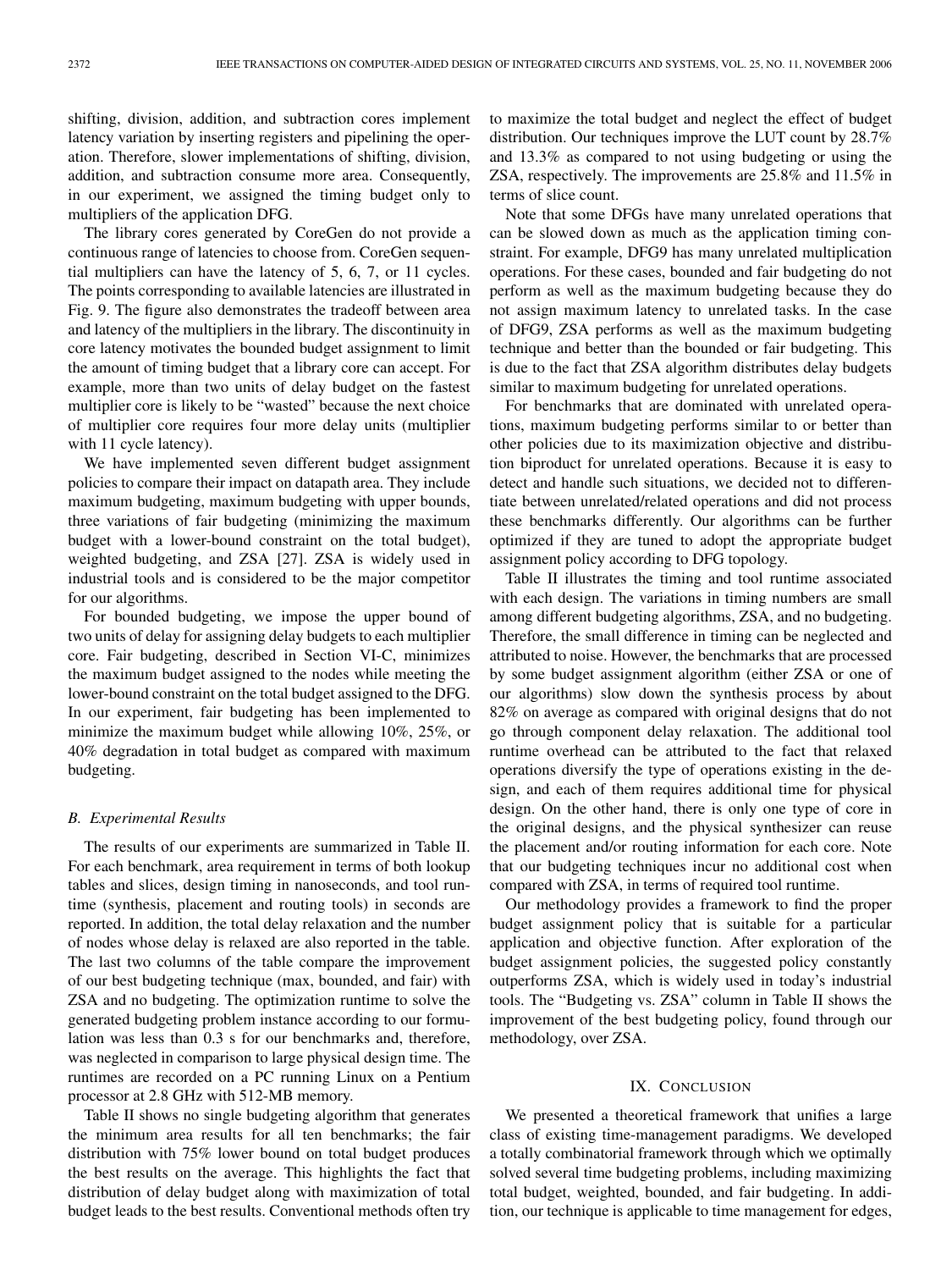TABLE II AREA, RUNTIME, TIMING, AND BUDGET DISTRIBUTION COMPARISON AMONG DIFFERENT DELAY BUDGETING ALGORITHMS

| Benchmark        | Design Metric | Delay Budgeting Algorithms |        |         |             |            |            |            | Budgeting vs.    | Budgeting vs.            |
|------------------|---------------|----------------------------|--------|---------|-------------|------------|------------|------------|------------------|--------------------------|
|                  |               | No-budget                  | Max    | Bounded | Fair (90%)  | Fair (75%) | Fair (60%) | <b>ZSA</b> | $ZSA(\%)$        | No-budget $(\%)$         |
|                  | LUT count     | 2698                       | 2146   | 2008    | 2146        | 2075       | 2080       | 2369       | 15.24            | 25.57                    |
|                  |               |                            |        |         |             |            |            |            |                  |                          |
| DFG0             | Slice count   | 1694                       | 1385   | 1304    | 1385        | 1344       | 1345       | 1512       | 13.76            | 23.02                    |
|                  | Timing        | 10.98                      | 11.21  | 11.13   | 11.21       | 11.19      | 11.20      | 11.20      | 0.60             | $-1.38$                  |
|                  | Run time      | 231                        | 423    | 421     | 421         | 420        | 421        | 415        | $-1.20$          | $-81.82$                 |
|                  | Total budget  | $\theta$                   | 119    | 60      | 107         | 91         | 72         | 86         | 24.42            | $\blacksquare$           |
|                  | Relaxed nodes | $\mathbf{0}$               | 21     | 30      | 21          | 28         | 27         | 21         | 42.86            |                          |
|                  | LUT count     | 3348                       | 2267   | 2566    | 2267        | 2267       | 2635       | 2931       | 22.65            | 32.29                    |
| DFG1             | Slice count   | 2351                       | 1759   | 1909    | 1759        | 1759       | 1951       | 2115       | 16.83            | 25.18                    |
|                  | Timing        | 11.36                      | 12.85  | 12.76   | 12.85       | 12.85      | 12.78      | 12.63      | $-1.02$          | $-12.30$                 |
|                  | Run time      | 233                        | 444    | 443     | 444         | 443        | 444        | 441        | $-0.45$          | $-90.13$                 |
|                  | Total budget  | $\mathbf{0}$               | 223    | 68      | 207         | 169        | 134        | 126        | 76.98            |                          |
|                  |               |                            |        |         |             |            |            |            |                  | ÷,                       |
|                  | Relaxed nodes | $\mathbf{0}$               | $28\,$ | 34      | 28          | 28         | 28         | 28         | 21.43            | ä,                       |
|                  | LUT count     | 3680                       | 2821   | 2752    | 2829        | 2784       | 2760       | 3181       | 13.49            | 25.22                    |
| DFG <sub>2</sub> | Slice count   | 2332                       | 1860   | 1808    | 1864        | 1828       | 1812       | 2035       | 11.15            | 22.47                    |
|                  | Timing        | 10.63                      | 10.96  | 10.96   | 10.96       | 10.95      | 10.79      | 10.81      | 0.24             | $-1.46$                  |
|                  | Run time      | 236                        | 409    | 410     | 409         | 411        | 410        | 407        | $-0.49$          | $-73.31$                 |
|                  | Total budget  | $\theta$                   | 159    | 80      | 143         | 120        | 95         | 123        | 29.27            | ÷,                       |
|                  | Relaxed nodes | $\boldsymbol{0}$           | 24     | 40      | 24          | 40         | 40         | 26         | 53.85            |                          |
|                  | LUT count     | 2330                       | 1597   | 1824    | 1597        | 1597       | 1735       | 1827       | 12.59            | 31.46                    |
| DFG3             | Slice count   | 1418                       | 1017   | 1132    | 1017        | 1017       | 1089       | 1141       | 10.87            | 28.28                    |
|                  |               |                            |        |         | 11.02       | 11.02      |            |            |                  |                          |
|                  | Timing        | 10.77                      | 11.02  | 11.04   |             |            | 11.03      | 11.03      | 0.04             | $-2.40$                  |
|                  | Run time      | 235                        | 426    | 424     | 425         | 426        | 424        | 424        | $0.00\,$         | $-80.43$                 |
|                  | Total budget  | $\theta$                   | 152    | 44      | 137         | 114        | 91         | 88         | 72.73            | $\blacksquare$           |
|                  | Relaxed nodes | $\overline{0}$             | 19     | 22      | 19          | 19         | 19         | 20         | 10.00            | ä,                       |
|                  | LUT count     | 2928                       | 2284   | 2192    | 2284        | 2284       | 2388       | 2664       | 17.72            | 25.14                    |
| DFG4             | Slice count   | 1836                       | 1480   | 1420    | 1480        | 1480       | 1532       | 1688       | 15.88            | 22.66                    |
|                  | Timing        | 11.33                      | 10.86  | 10.76   | 10.86       | 10.86      | 10.92      | 10.86      | 0.93             | 5.00                     |
|                  | Run time      | 233                        | 481    | 483     | 481         | 481        | 480        | 480        | 0.00             | $-106.01$                |
|                  | Total budget  | $\mathbf{0}$               | 144    | 64      | 132         | 108        | 86         | 87         | 65.52            | ä,                       |
|                  | Relaxed nodes | $\mathbf{0}$               | 20     | 32      | 20          | 20         | 24         | 21         | 52.38            |                          |
|                  | LUT count     | 3495                       | 2509   | 2670    | 2509        | 2469       | 2463       | 2742       | 10.18            |                          |
|                  |               |                            |        |         |             |            |            |            |                  | 29.53                    |
| DFG5             | Slice count   | 2173                       | 1632   | 1707    | 1632        | 1610       | 1606       | 1760       | 8.75             | 26.09                    |
|                  | Timing        | 10.66                      | 10.93  | 10.91   | 10.93       | 10.93      | 10.90      | 10.91      | 0.11             | $-2.26$                  |
|                  | Run time      | 237                        | 443    | 441     | 442         | 444        | 445        | 441        | 0.00             | $-86.08$                 |
|                  | Total budget  | $\mathbf{0}$               | 287    | 71      | 258         | 215        | 172        | 156        | 83.97            | ÷,                       |
|                  | Relaxed nodes | $\boldsymbol{0}$           | 27     | 36      | 27          | 29         | 29         | 28         | 28.57            | $\overline{\phantom{a}}$ |
|                  | LUT count     | 6844                       | 5188   | 5292    | 5128        | 5056       | 5648       | 6169       | 18.04            | 26.13                    |
| DFG6             | Slice count   | 4304                       | 3392   | 3428    | 3359        | 3318       | 3628       | 3924       | 15.44            | 22.91                    |
|                  | Timing        | 11.13                      | 11.48  | 11.52   | 11.45       | 11.45      | 11.53      | 11.43      | $-0.15$          | $-2.81$                  |
|                  | Run time      | 250                        | 416    | 415     | 416         | 416        | 415        | 411        | $-0.97$          | $-66.00$                 |
|                  | Total budget  | $\theta$                   | 370    | 132     | 339         | 281        | 236        | 218        | 69.72            | $\overline{a}$           |
|                  | Relaxed nodes | $\overline{0}$             | 48     | 68      | 51          | 54         | 52         | 51         | 33.33            |                          |
|                  |               | 2512                       | 1528   | 2135    | 1526        | 1480       | 1810       | 1827       | 18.99            |                          |
|                  | LUT count     |                            |        |         |             |            |            |            |                  | 41.08                    |
| DFG7             | Slice count   | 2078                       | 1295   | 1687    | 1250        | 1224       | 1424       | 1470       | 16.73            | 41.10                    |
|                  | Timing        | 10.33                      | 10.82  | 10.67   | 10.89       | 10.77      | 10.82      | 10.78      | 1.03             | $-3.30$                  |
|                  | Run time      | 229                        | 418    | 416     | 419         | 419        | 417        | 417        | 0.24             | $-81.66$                 |
|                  | Total budget  | $\mathbf{0}$               | 205    | 50      | 193         | 155        | 123        | 126        | 62.70            | $\overline{\phantom{a}}$ |
|                  | Relaxed nodes | $\overline{0}$             | 22     | 25      | 22          | 24         | 24         | 22         | 13.64            | $\overline{\phantom{a}}$ |
|                  | LUT count     | 7325                       | 5210   | 5605    | 5210        | 4934       | 4701       | 5379       | 12.60            | 35.82                    |
| DFG8             | Slice count   | 4688                       | 3481   | 3688    | 3487        | 3334       | 3257       | 3643       | 10.60            | 30.52                    |
|                  | Timing        | 12.18                      | 12.88  | 12.74   | 12.88       | 12.77      | 12.63      | 12.67      | 0.28             | $-3.72$                  |
|                  | Run time      | 250                        | 425    | 423     | 424         | 424        | 425        | 424        | 0.24             | $-69.20$                 |
|                  | Total budget  | $\theta$                   | 710    | 148     | 645         | 533        | 426        | 322        | 120.50           |                          |
|                  | Relaxed nodes | $\boldsymbol{0}$           | 48     | 77      | 48          | 57         | 65         | 61         | 26.23            | $\sim$                   |
|                  | LUT count     | 1017                       | 649    | 833     | 833         | 833        | 833        | 649        | $\boldsymbol{0}$ | 36.18                    |
|                  |               |                            |        |         |             |            |            |            |                  |                          |
| DFG9             | Slice count   | 635                        | 435    | 531     | 531         | 531        | 531        | 435        | $\boldsymbol{0}$ | 31.50                    |
|                  | Timing        | 11.38                      | 10.92  | 10.83   | 10.83       | 10.83      | 10.83      | 10.66      | $-1.61$          | 4.76                     |
|                  | Run time      | 207                        | 398    | 392     | 392         | 392        | 392        | 395        | 0.76             | $-89.37$                 |
|                  | Total budget  | $\mathbf{0}$               | 48     | 16      | 16          | 16         | 16         | 48         | $\boldsymbol{0}$ | $\bar{\phantom{a}}$      |
|                  | Relaxed nodes | $\boldsymbol{0}$           | 8      | 8       | $\,$ 8 $\,$ | 8          | 8          | 8          | $\overline{0}$   | $\overline{\phantom{a}}$ |
|                  | LUT count     | 3617.7                     | 2619.9 | 2787.7  | 2632.9      | 2577.9     | 2705.3     | 2973.8     | 13.31            | 28.74                    |
| Average          | Slice count   | 2350.9                     | 1773.6 | 1861.4  | 1776.4      | 1744.5     | 1817.5     | 1972.3     | 11.55            | 25.79                    |
|                  | Timing        | 11.07                      | 11.39  | 11.33   | 11.39       | 11.36      | 11.34      | 11.30      | $-0.31$          | $-2.34$                  |
|                  | Run time      | 234.1                      | 428.3  | 426.8   | 427.3       | 427.6      | 427.3      | 425.5      | $-0.31$          | $-82.32$                 |
|                  | Total budget  | $\boldsymbol{0}$           | 241.7  | 73.3    | 217.7       | 180.2      | 145.1      | 138        | 75.14            | $\overline{\phantom{a}}$ |
|                  | Relaxed nodes | $\theta$                   | 26.5   | 37.2    | 26.8        | 30.7       | 31.6       | 28.6       | 30.07            |                          |

nodes, and hybrid combination of these two elements in a graph representation of the applications. We performed experimental results on mapping some applications onto Xilinx FPGAs. We generated the applications' datapath components using CoreGen intellectual property cores. We compared different

time budgeting policies in terms of the design area under equal timing constraints. Experimental results exhibit significant savings in design quality (area in our experiments) and advocate our theoretical results. Future works include extension of the idea to discrete and incremental time budgeting.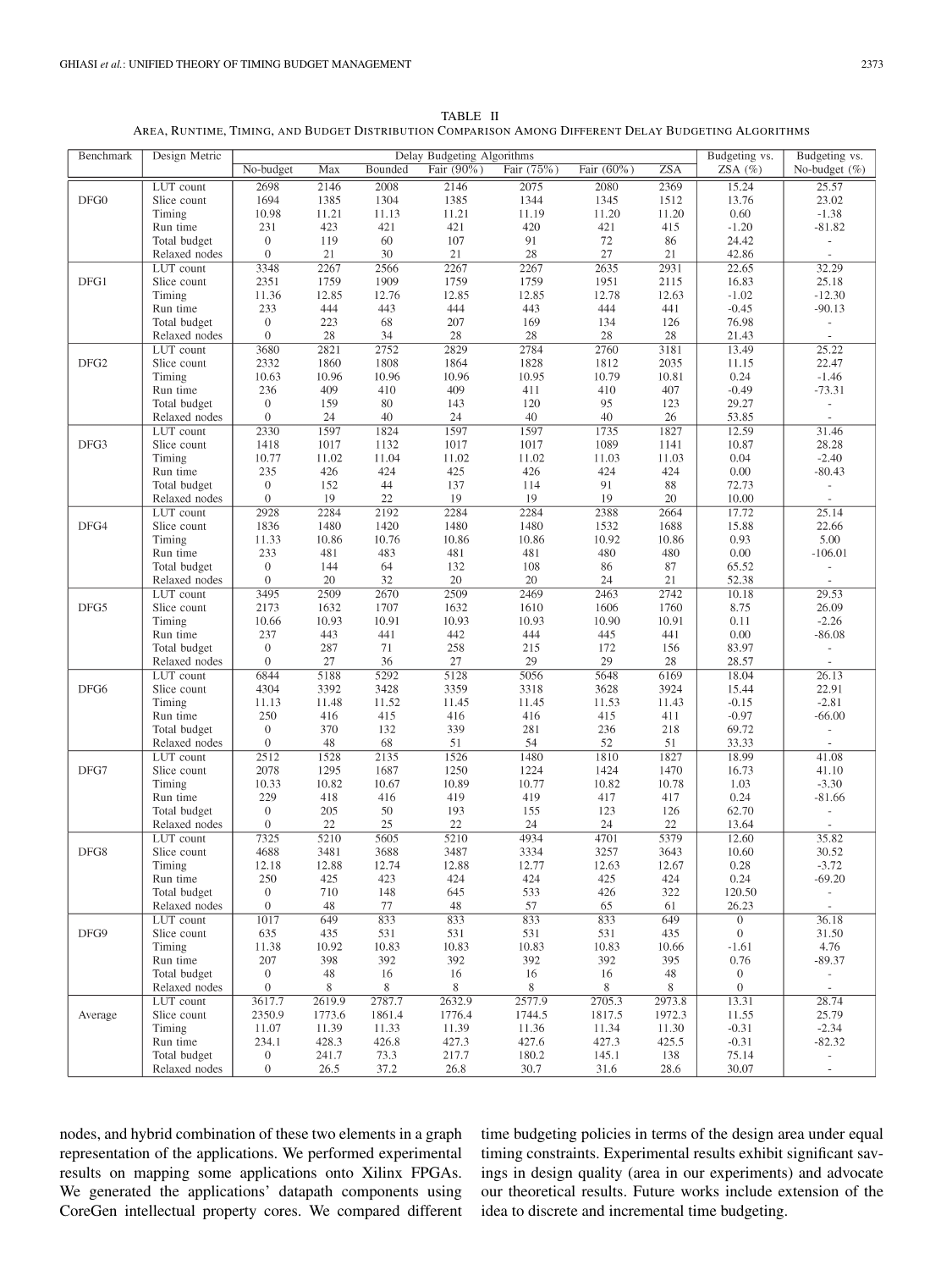#### **REFERENCES**

- [1] A. Kahng, S. Mantik, and I. L. Markov, "Min-Max placement for largescale timing optimization," in *Proc. ACM Int. Symp. Phys. Design*, 2002, pp. 143–148.
- [2] A. Srivastava, "Simultaneous Vt selection and assignment for leakage optimization," in *Proc. Int. Symp. Low Power Electron. Design*, 2003, pp. 146–151.
- [3] C. Chen, E. Bozorgzadeh, A. Srivastava, and M. Sarrafzadeh, "Budget management with applications," *Algorithmica*, vol. 34, no. 3, pp. 261– 275, Jul. 2002.
- [4] C. Chen, X. Yang, and M. Sarrafzadeh, "Potential slack: An effective metric of combinational circuit performance," in *Proc. ACM/IEEE Int. Conf. Computer-Aided Design*, 2000, pp. 198–201.
- [5] C. Kuo and A. C. H. Wu, "Delay budgeting for a timing-closure-design method," in *Proc. ACM/IEEE Int. Conf. Computer-Aided Design*, 2000, pp. 202–207.
- [6] C. Lee, M. Potkonjak, and W. H. Mangione-Smith, "MediaBench: A tool for evaluating and synthesizing multimedia and communications systems," in *Proc. Int. Symp. Microarchitecture*, 1997, pp. 330–335.
- [7] C. Yeh and M. Marek-Sadowska, "Delay budgeting in sequential circuit with application on FPGA placement," in *Proc. ACM/IEEE Design Automation Conf.*, 2003, pp. 202–207.
- [8] D. Kagaris and S. Tragoudas, "Maximum independent sets on transitive graphs and their applications in testing and CAD," in *Proc. Int. Conf. Computer-Aided Design*, 1997, pp. 736–740.
- [9] G. B. Dantzig, *Linear Programming and Extensions*. Princeton, NJ: Princeton Univ. Press, 1963.
- [10] E. Boros, P. Hammer, and R. Shamir, "A polynomial algorithm for balancing acyclic data flow graphs," *IEEE Trans. Comput.*, vol. 41, no. 11, pp. 1380–1385, Nov. 1992.
- [11] E. Boros, P. Hammer, M. Hartmann, and R. Shamir, "Balancing problems in acyclic networks," *Discr. Appl. Math.*, vol. 49, no. 1–3, pp. 77–93, Mar. 1994.
- [12] E. Bozorgzadeh, S. Ghiasi, A. Takahashi, and M. Sarrafzadeh, "Optimal integer delay budgeting on directed acyclic graphs," in *Proc. Design Automation Conf.*, Jun. 2003, pp. 920–925.
- [13] ——, "Optimal integer delay budget assignment on directed acyclic graphs," *IEEE Trans. Comput.-Aided Design Integr. Circuits Syst.*, vol. 23, no. 8, pp. 1184–1199, Aug. 2004.
- [14] E. Felt, E. Charbon, E. Malavasi, and A. Sangiovanni-Vincentelli, "An efficient methodology for symbolic compaction of analog IC's with multiple symmetry constraints," in *Proc. Conf. Eur. Design Automation*, Nov. 1992, pp. 148–153.
- [15] F. Xie, M. Martonosi, and S. Malik, "Intraprogram dynamic voltage scaling: Bounding opportunities with analytic modeling," *ACM Trans. Archit. Code Optimization*, vol. 1, no. 3, pp. 323–367, Sep. 2004.
- [16] H. R. Lin and T. Hwang, "Power reduction by gate sizing with pathoriented slack calculation," in *Proc. IEEE ASPDAC*, 1995, pp. 7–12.
- [17] Xilinx Inc., (2006). *Xilinx Documentations and Online Manuals*. [Online]. Available: http://www.xilinx.com
- [18] J. Luo and N. Jha, "Battery-aware static scheduling for distributed realtime embedded systems," in *Proc. IEEE/ACM Design Automation Conf.*, 2001, pp. 444–449.
- [19] J. F. Lee and D. T. Tang, "VLSI layout compaction with grid and mixed constraints," *IEEE Trans. Comput.-Aided Design Integr. Circuits Syst.*, vol. CAD-6, no. 5, pp. 903–910, Sep. 1987.
- [20] M. Sarrafzadeh, D. Knol, and G. E. Tellez, "Unification of budgeting and placement," in *Proc. ACM/IEEE Design Automation Conf.*, Jun. 1997, pp. 758–761.
- [21] M. D. Smith and G. Holloway. (2005). "An introduction to machine SUIF and its portable libraries for analysis and optimization," Division Eng. Appl. Sci., Harvard Univ. Cambridge, MA. [Online]. Available: http://www.eecs.harvard.edu/hube/software/nci/overview.html
- [22] M. Sarrafzadeh, D. A. Knol, and G. E. Tellez, "A delay budgeting algorithm ensuring maximum flexibility in placement," *IEEE Trans. Comput.- Aided Design Integr. Circuits Syst.*, vol. 16, no. 11, pp. 1332–1341, Nov. 1997.
- [23] M. W. Hall, J. M. Anderson, S. P. Amarasinghe, B. R. Murphy, L. Shih-Wei, E. Bugnion, and M. S. Lam, "Maximizing multiprocessor performance with the SUIF compiler," *Computer*, vol. 29, no. 12, pp. 84–89, Dec. 1996.
- [24] O. Coudert, "Timing and design closure in physical design flows," in *Proc. IEEE Int. Symp. Quality Electron. Des.*, 2002, pp. 511–516.
- [25] P. Girard, C. Landrault, S. Pravossoudovitch, and D. Severac, "A gate resizing technique for high reduction in power consumption," in *Proc. Int. Symp. Low Power Electron. Design*, 1997, pp. 281–286.
- [26] T. Magnanti, R. Ahuja, and J. Orlin, *Network Flows: Theory, Algorithms, and Applications*. Englewood Cliffs, NJ: Prentice-Hall, 1993.
- [27] R. Nair, C. Berman, P. Hauge, and E. Yoffa, "Generation of performance constraints for layout," *IEEE Trans. Comput.-Aided Design Integr. Circuits Syst.*, vol. 8, no. 8, pp. 860–874, Aug. 1989.
- [28] S. Bakshi and D. Gajski, "Component selection for high-performance pipelines," *IEEE Trans. Very Large Scale Integr. (VLSI) Syst.*, vol. 4, no. 2, pp. 181–194, Jun. 1996.
- [29] S. Ghiasi, "Efficient implementation selection via time budgeting: Complexity analysis and leakage optimization case study," in *Proc. Int. Conf. Computer Design*, 2005, pp. 127–129.
- [30] S. Ghiasi, E. Bozorgzadeh, S. Choudhury, and M. Sarrafzadeh, "A unified theory of timing budget management," in *Proc. IEEE/ACM Int. Conf. Computer-Aided Design*, 2004, pp. 653–659.
- [31] S. Ghiasi, K. Nguyen, E. Bozorgzadeh, and M. Sarrafzadeh, "On computation and resource management in networked embedded systems," in *Proc. Int. Conf. Parallel Distrib. Computer Syst.*, 2003, pp. 445–451.
- [32] S. Raje and M. Sarrafzadeh, "Scheduling with multiple voltages," *Integration*, vol. 23, no. 1, pp. 37–59, Oct. 1997.
- [33] R. Rivest, T. Cormen, and C. Leiserson, *An Introduction to Algorithms*. Cambridge, MA: MIT Press, 1990.
- [34] T. Kong, "A novel net weighting algorithm for timing-driven placement," in *Proc. ACM/IEEE Int. Conf. Computer-Aided Design*, 2002, pp. 172–176.
- [35] W. Zhang, N. Vijaykrishnan, M. Kandemir, M. J. Irwin, D. Duarte, and Y. Tsai, "Exploiting VLIW schedule slacks for dynamic and leakage energy reduction," in *Proc. ACM/IEEE Int. Symp. Microarchitecture*, 2001, pp. 102–113.
- [36] Y. Liao and C. K. Wong, "An algorithm to compact a VLSI symbolic layout with mixed constraints," *IEEE Trans. Comput.-Aided Design Integr. Circuits Syst.*, vol. CAD-2, no. 2, pp. 62–69, Apr. 1983.



**Soheil Ghiasi** (S'98–M'05) received the B.S. degree in computer engineering from Sharif University of Technology, Tehran, Iran, in 1998, and the M.S. and Ph.D. degrees in computer science from the University of California, Los Angeles (UCLA), in 2002 and 2004, respectively.

Currently, he is an Assistant Professor with the Department of Electrical and Computer Engineering, University of California, Davis. His research interests include different aspects of embedded and reconfigurable system design.

Dr. Ghiasi received the Harry M. Showman prize from UCLA College of Engineering in 2004.



**Elaheh Bozorgzadeh** (S'01–M'03) received the B.S. degree in electrical engineering from Sharif University of Technology, Tehran, Iran, in 1998, the M.S. degree in computer engineering from Northwestern University, Evanston, IL, in 2000, and the Ph.D. degree in computer science from the University of California, Los Angeles, in 2003.

She is currently an Assistant Professor with the Department of Computer Science, University of California, Irvine. Her research interests include computer-aided design for field-programmable gate

arrays, reconfigurable computing, and design automation for embedded systems. She has authored three book chapters and more than 30 journal and conference papers.

Dr. Bozorgzadeh is a member of the Association for Computing Machinery.